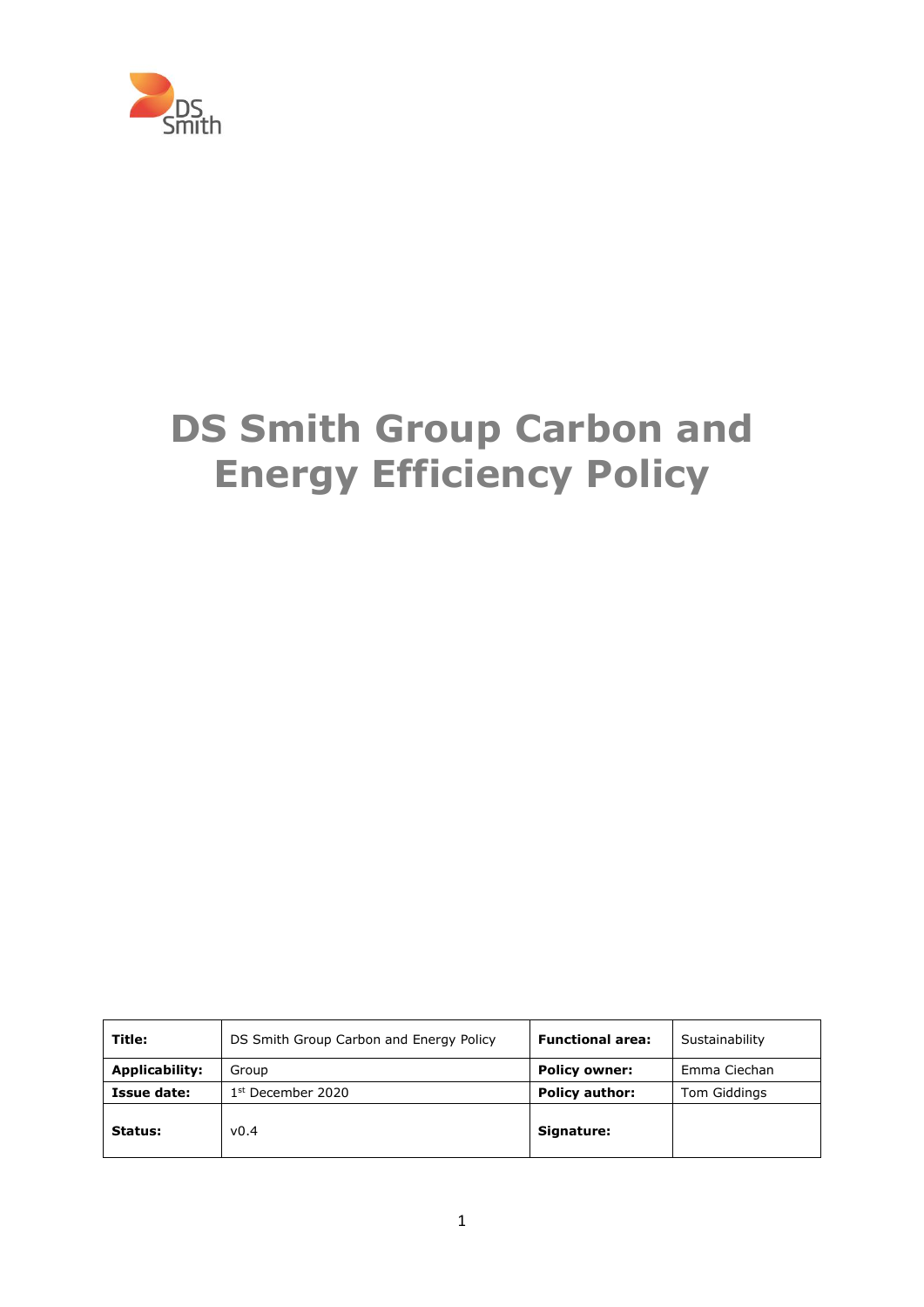

## **Context**

## *Introduction to issue*

Climate change is one of the biggest global issues and presents businesses of all sizes and in all industries with both a unique range of market opportunities and a significant array of challenges. Businesses are increasingly being held to account on their carbon performance by investors, employees and customers, as well as having to comply with international agreements and domestic regulations aimed at reducing global emissions of greenhouse gases.

#### *Materiality to DS Smith*

The pulp and paper industry, of which DS Smith is a part, is one of eight sectors recognised to be 'high impact' alongside such industries as steel making or cement production. In 2017 DS Smith emitted 1695 kilotonnes of CO2e, 70% of which was emitted by our paper mill operations in the form of direct emissions from our CHP plants or indirectly associated with imported electrical power. These mills participate in international emissions trading schemes (for example the European Union Emissions Trading Scheme) which compels them to purchase carbon credits to cover the total of their CO2e emissions not covered by their free allowances. In 2017 DS Smith purchased 600,000 credits amounting to over £3 million, but in 2018 we have seen the price of carbon increase substantially and, coupled with the year on year reduction in free allowances, this will be am issue of growing significance for DS Smith.

## **Scope**

This policy is relevant to all of manufacturing sites of the DS Smith Group. Where this policy relates to Carbon it refers to our Direct emissions (Scope 1) and the Indirect emissions from energy imported and consumed at site (Scope 2).

## **Our target(s) and commitments**

Managing our carbon emissions is one of the key pillars that underpin our strategy to "lead the way in sustainability."

Our target is to Reduce our CO2e emissions by 30%, per tonne of production, by 2030 against our 2015 baseline.

Successfully meeting our commitments brings us into alignment with United Nations Sustainable Development Goal (UN SDG) 13 "Climate Action."

#### **Our management approach**

At DS Smith the responsibility for our sustainability performance is governed at the highest levels in line with our strategic goal to "lead the way in sustainability."